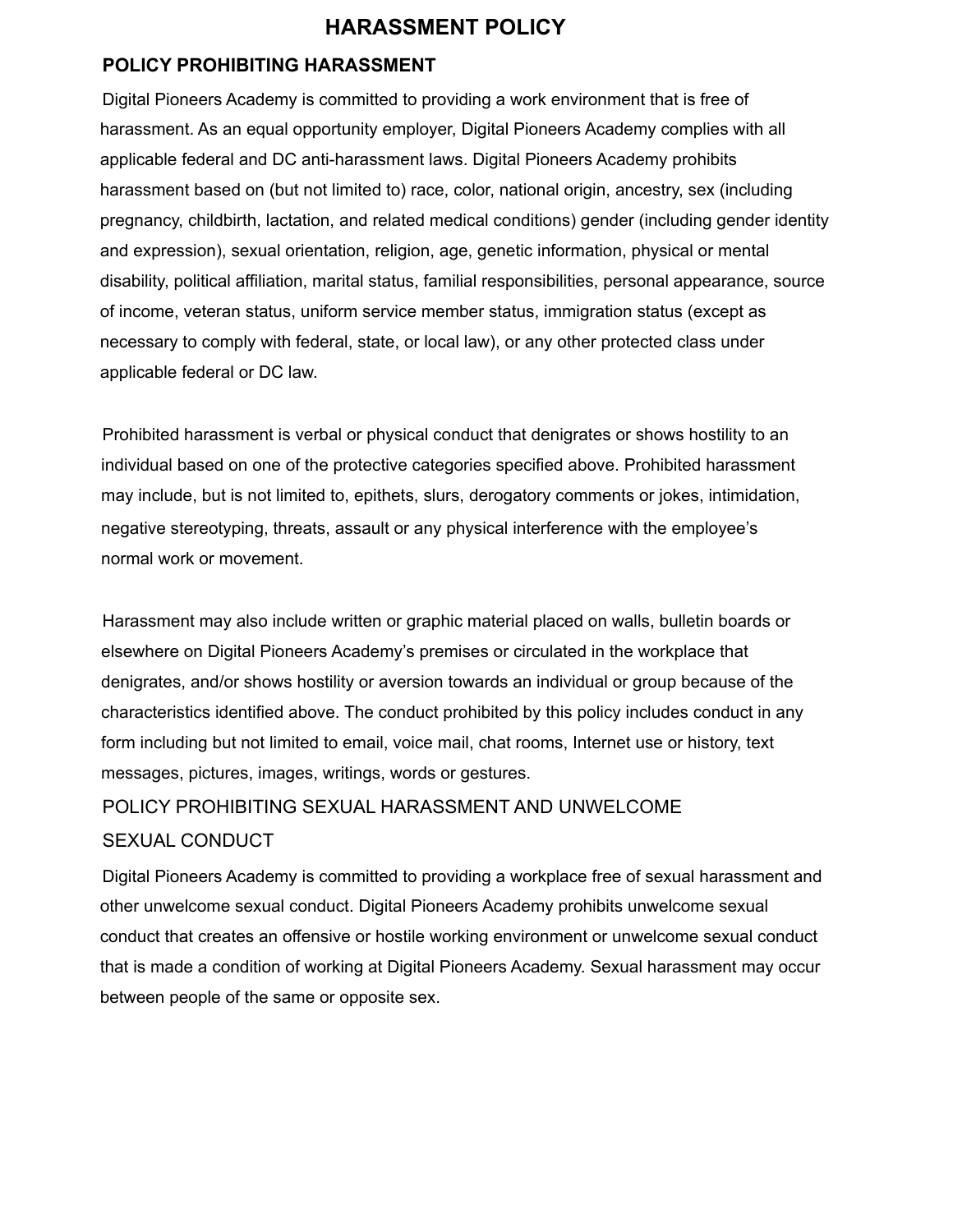Examples of prohibited unwelcome sexual conduct include, but are not limited to:

- Verbal harassment (e.g., sexual requests, comments, jokes, slurs);
- Physical harassment (e.g., physical contact); and
- Visual harassment (e.g., posters, cartoons, e-mails or drawings of a sexual nature).

Our workplace is not limited to Digital Pioneers Academy's facilities but includes anywhere a business/school-related function is taking place, including all Digital Pioneers Academy sponsored events. Sexual harassment and any unwelcome sexual conduct of any kind may result in disciplinary action, up to and including termination of employment, regardless of whether it is unlawful.

# **POLICY PROHIBITING SEXUAL ABUSE**

Digital Pioneers Academy prohibits and does not tolerate sexual abuse in the workplace or in any Digital Pioneers Academy related activity. Sexual abuse includes sexual molestation, sexual assault, sexual exploitation, or sexual injury. As explained below, Digital Pioneers Academy provides procedures for employees, volunteers, family members, board members, scholars, or others to report sexual abuse and disciplinary penalties for those who commit such acts. No employee, volunteer, scholar or third party, no matter his or her title or position has the authority to commit or allow sexual abuse. Any incidents of sexual abuse reasonably believed to have occurred will be reportable to appropriate law enforcement agencies and regulatory agencies. Digital Pioneers Academy has a zero-tolerance policy for any sexual abuse committed by an employee, volunteer, board member or third party.

# **Staff Complaint Resolution Process**

Digital Pioneers Academy has an open-door policy. If an employee believes that he or she has been subjected to unwelcome conduct, prohibited harassment, discrimination, or retaliation by

Any Digital Pioneers Academy employee, vendor, parent, scholar, or family, employee should immediately report the incident to Digital Pioneers Academy leadership. If either of these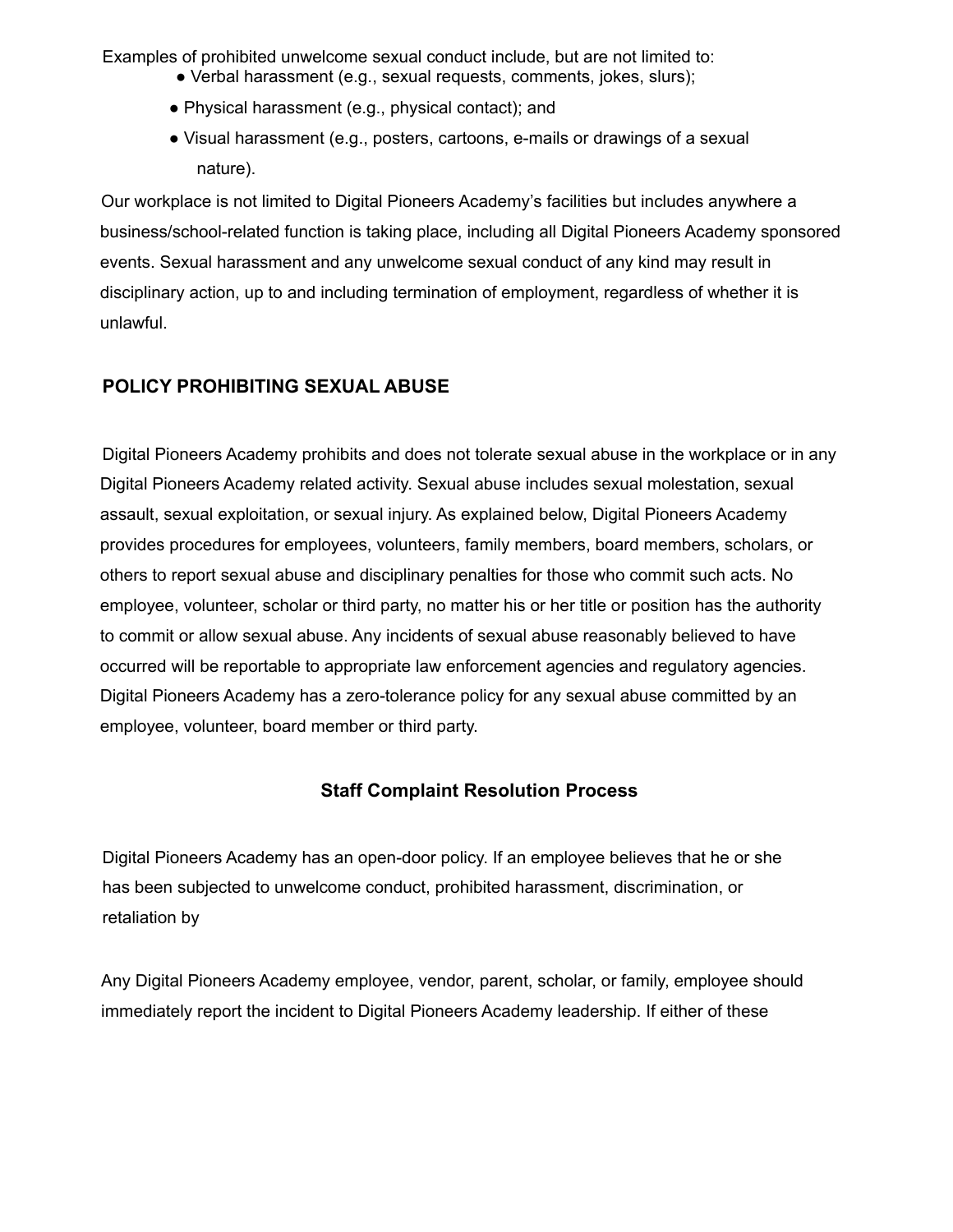individuals are involved in the reported conduct, or, for some reason the employee feels uncomfortable making a report to leadership. the employee should make a report to the Chair of the Board or General Counsel. Reporting may be done in person, in writing, or by telephone.

During the complaint process, Digital Pioneers Academy will protect, to as great a degree as is legally possible, the confidentiality of the information received, the privacy of the individuals involved, and the wishes of the complaining person. Digital Pioneers Academy will not retaliate, nor will it tolerate retaliation, against employees who complain in good faith about harassment or discrimination in the workplace. If Digital Pioneers Academy receives an allegation of harassment or discrimination or has reason to believe harassment or discrimination is occurring, we will take the necessary steps to ensure that the matter is promptly investigated and addressed. If the allegation is determined to be credible, Digital Pioneers Academy will take immediate and effective measures to end the unwelcome and/or unlawful behavior.

Digital Pioneers Academy leadership who observe, are informed of, or reasonably suspect incidents of possible harassment or discrimination must immediately report such incidents to Digital Pioneers Academy leadership, which will either initiate or oversee a prompt investigation. Failure to report such incidents are considered a violation of this policy and may result in disciplinary action, up to and including termination.

Appropriate disciplinary action will be taken against any employee who violates this policy. Based on the seriousness of the offense, disciplinary action may include verbal or written reprimand, suspension, or termination of employment. Digital Pioneers Academy leadership will take effective measures to ensure no further apparent or alleged harassment occurs pending completion of an investigation.

Digital Pioneers Academy employees are encouraged, and welcome, to share ideas, suggestions, and complaints with Digital Pioneers Academy leadership, members of the Digital Pioneers Academy Board, or the General Counsel. We hope this open-door policy promotes a sense of open communication, camaraderie, and fosters a team environment. Digital Pioneers Academy's Whistleblower Policy prohibits retaliation against any employee, volunteer, board member, or scholar who reports a good faith complaint, or who participates in any related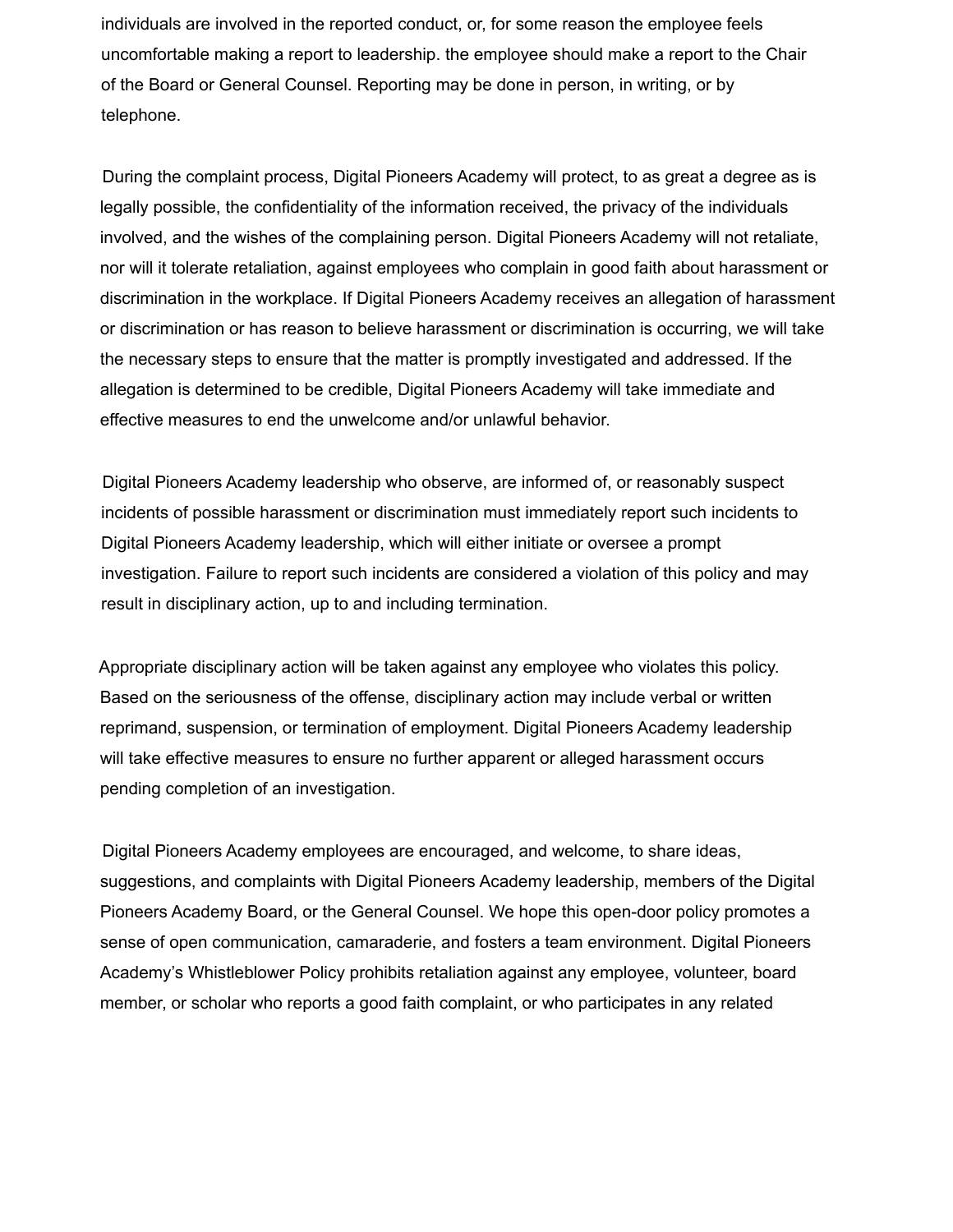investigation.

#### **WHISTLEBLOWER POLICY**

Digital Pioneers Academy is committed to lawful and ethical behavior in all its activities and requires the board, advisors, employees and volunteers to act in accordance with all applicable laws, regulations and policies and observe high standards of business and personal ethics in the conduct of their duties and responsibilities.

The objectives of Digital Pioneers Academy's whistleblower policy are to establish policies and procedures to:

- Prevent or detect and correct improper employer wrongdoing, including violation of public policies expressed in statutes, regulations, or constitution as provisions; ● Encourage each director, officer, employee and volunteer ("Individual") to report what he or she in good faith believes to be a material violation of law or policy or questionable accounting or auditing matter by Digital Pioneers Academy;
- Ensure the receipt, documentation, retention of records, and resolution of reports received under this policy; and
- Protect Individuals from retaliatory action

## Reporting Responsibility

.

Each Individual has an obligation to report what he or she believes is a material violation of law or policy or any questionable accounting or auditing matter by Digital Pioneers Academy, its directors, advisors, employees, volunteers, or other representatives. The types of concerns that should be reported include, for purposes of illustration and without being limited to, the following:

- Providing false or misleading information on Digital Pioneers Academy's financial documents, grant reports, tax returns or other public documents;
- Providing false information to or withholding material information from Digital Pioneers Academy's auditors, accountants, lawyers, directors or other representatives responsible for ensuring Digital Pioneers Academy compliance with fiscal and legal responsibilities;
- Embezzlement, private benefit, or misappropriation of funds;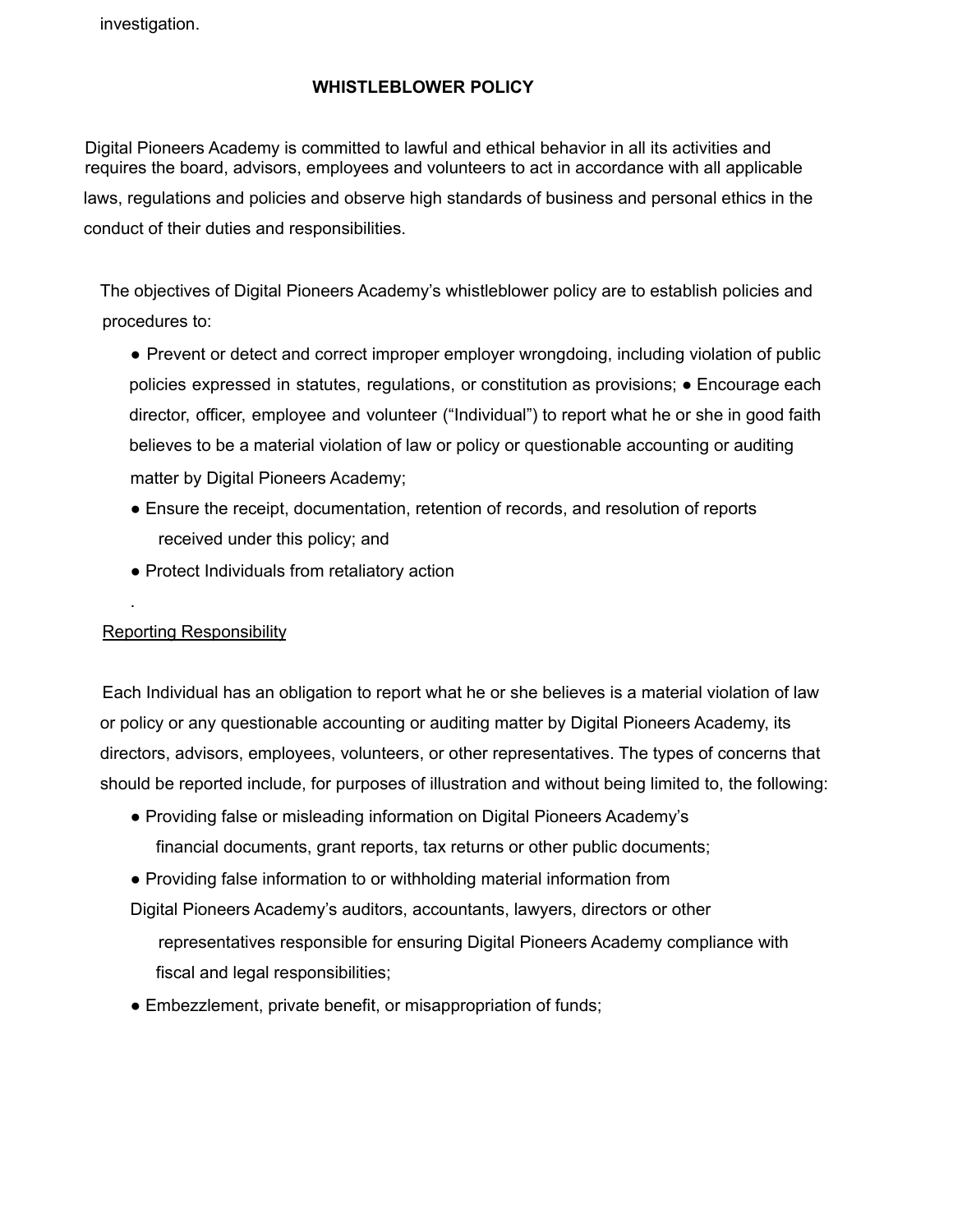• Material violation of Digital Pioneers Academy policy, including among others, confidentiality, conflict of interest, whistleblower, ethics and document retention; ● Discrimination based on any protected class;

- Sexual harassment or abuse;
- Facilitating or concealing any of the above or similar actions

#### . Reporting Concerns

#### *Employees*

Whenever possible, employees should seek to resolve concerns by reporting issues directly to Digital Pioneers Academy leadership until matters are satisfactorily resolved. However, if for any reason an employee is not comfortable speaking to leadership or does not believe the issue is being properly addressed, the employee may contact a member of the Digital Pioneers Academy Board or the General Counsel.

#### *Board Members, Advisors and Other Volunteers*

Board members, advisors, and other volunteers may submit concerns to Digital Pioneers Academy leadership. If the volunteer, advisor, or board member is not comfortable reporting to either of these individuals, or if he/she does not believe the issue is being properly addressed, he/she may report directly to the Chair of the Board.

# **Handling of Reported Violations**

Digital Pioneers Academy will promptly investigate all reports filed in accordance with this policy with due care. Matters reported internally without initial resolution will be investigated to determine if the allegations are true, whether the issue is material and what actions, if any, are necessary to correct the problem. Digital Pioneers Academy leadership will issue a full report of all matters raised under this policy to the Board. The Board may conduct a further investigation upon receiving the report.

For matters reported directly to the Chair of the Board, the Board shall promptly acknowledge receipt of the complaint to the complainant, if the identity of the complainant is known, and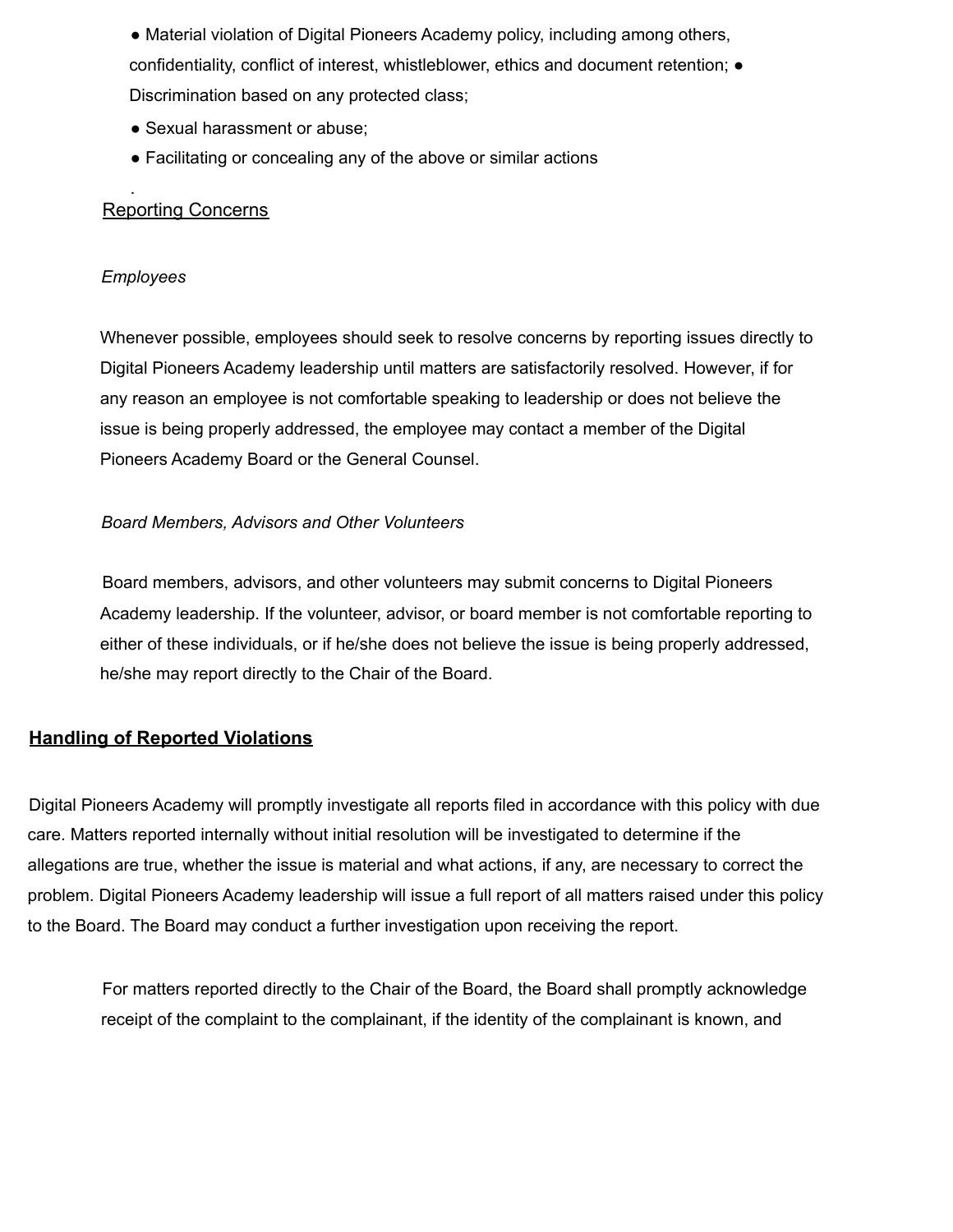investigate to determine if the allegations are true and whether the issue is material and what, if any, corrective action is necessary. Upon the conclusion of this investigation, the Board shall promptly report its findings.

The Board shall have full authority to investigate concerns raised in accordance with this policy and may retain outside legal counsel, accountants, or any other resources reasonably necessary to conduct a full and complete investigation of the allegations.

## No Retaliation

This Whistleblower Policy is intended to encourage and enable board members, advisors, employees, and volunteers to raise serious concerns within the organization for investigation and appropriate action. With this goal in mind, no board member, advisor, employee, or volunteer who, in good faith, reports a concern shall be threatened, discriminated against, or otherwise subject to retaliation or, in the case of an employee, adverse employment consequences due to such a report. Moreover, a volunteer or employee who retaliates against someone who has reported a concern in good faith is subject to discipline up to and including dismissal from the volunteer position or termination of employment.

## Acting in Good Faith

Anyone reporting a concern must act in good faith and have reasonable grounds for believing the matter raised is a serious violation of law or policy or a material accounting or auditing matter. The act of making allegations that prove to be unsubstantiated, and that prove to have been made maliciously, recklessly, with gross negligence, or with the foreknowledge that the allegations are false, will be viewed as a serious disciplinary offense and may result in discipline, up to and including dismissal from the volunteer position or termination of employment. Depending on the circumstances, such conduct may also give rise to other actions, including civil or criminal lawsuits.

## **ALCOHOL, DRUG, AND TOBACCO FREE WORKPLACE**

Employees who work while under the influence of drugs and alcohol present a safety hazard to scholars, themselves, and their co-workers. Moreover, the presence of drugs,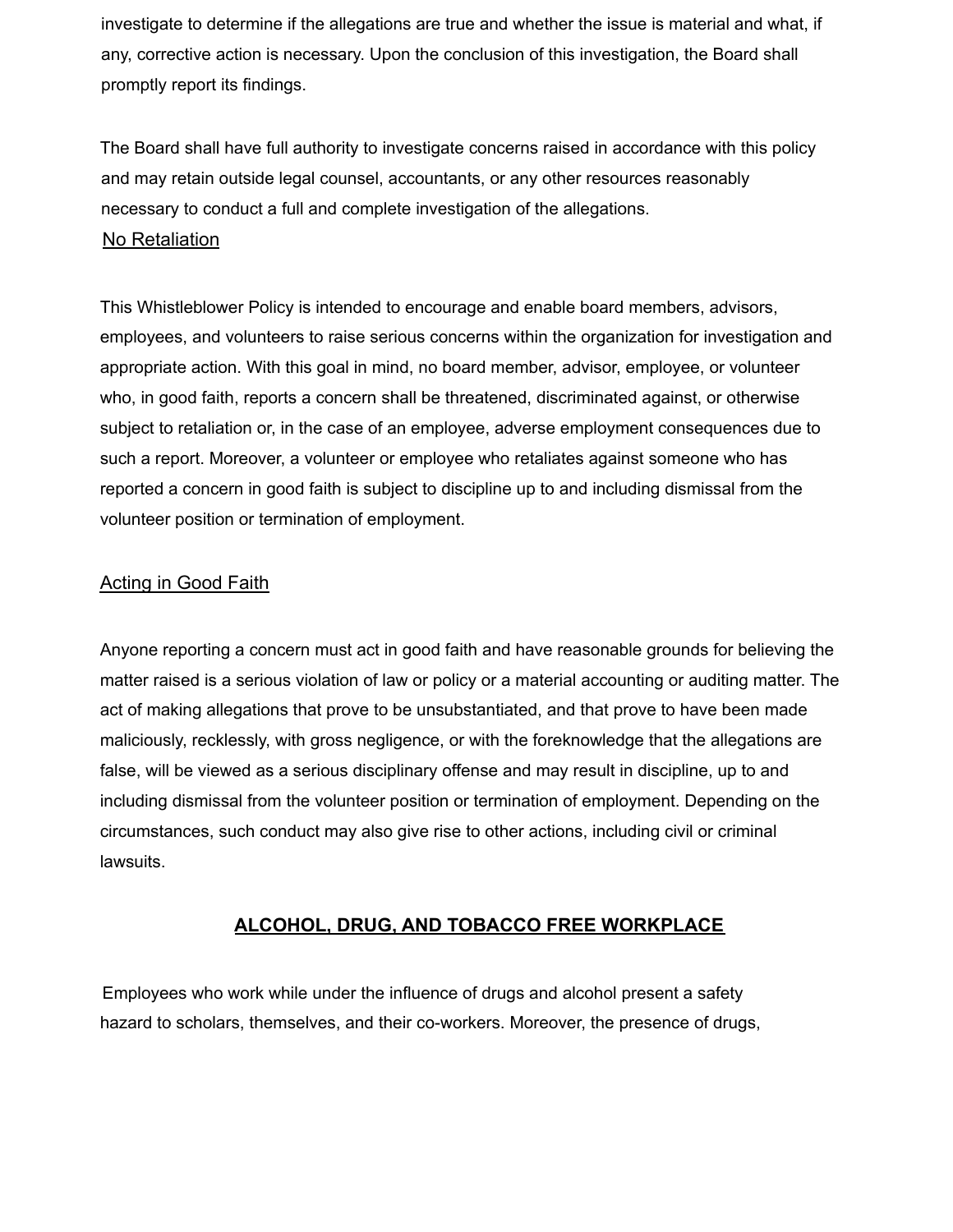alcohol, and tobacco in the workplace limits our ability to perform at the highest levels and provide the best possible outcomes. Accordingly, Digital Pioneers Academy will maintain a drug, alcohol, and tobacco free environment.

The following conduct is prohibited on Digital Pioneers Academy's property, including but not limited to school buildings, grounds, parking lots, fields, and off-site activity areas with staff, scholars, or parents.

- Possession, transfer, sale, distribution, use or solicitation of illegal drugs on Digital Pioneers Academy property (including the parking lot and adjacent areas) or during working hours.
- Possession (in unopened containers) or use of alcohol on Digital Pioneers Academy property (including adjacent areas) or during working hours, unless specifically authorized by the School Leader.
- Possession or use of tobacco products on Digital Pioneers Academy property (including the parking lot and adjacent areas) or during working hours.
- Reporting to work or being present at work while being intoxicated or impaired by alcohol or drugs. This does not include the authorized use of alcohol at Digital Pioneers Academy sponsored functions or activities.
- Reporting to work, or being present at work, with a detectable amount of any illegal drug or its metabolites in the employee's body.
- Abuse of prescribed drugs. Prescribed drugs will be allowed only when taken in accordance with a physician's prescription, and where such use will not adversely affect the ability of an individual to properly and safely perform his or her duties. Any employee who is taking prescription drugs that may affect the employee's ability to perform the job properly and safely should inform the School Leader before or immediately upon reporting to work. Abuse of prescribed drugs will not be tolerated and will be treated in the same fashion as use of illegal drugs.

Consistent with its fair employment policy, Digital Pioneers Academy maintains a policy of non-discrimination and reasonable accommodation with respect to recovering addicts and alcoholics and those having a medical history reflecting treatment for substance abuse conditions. Employees are encouraged to seek assistance before their drug and alcohol use renders them unable to perform their essential job functions or jeopardizes the health and safety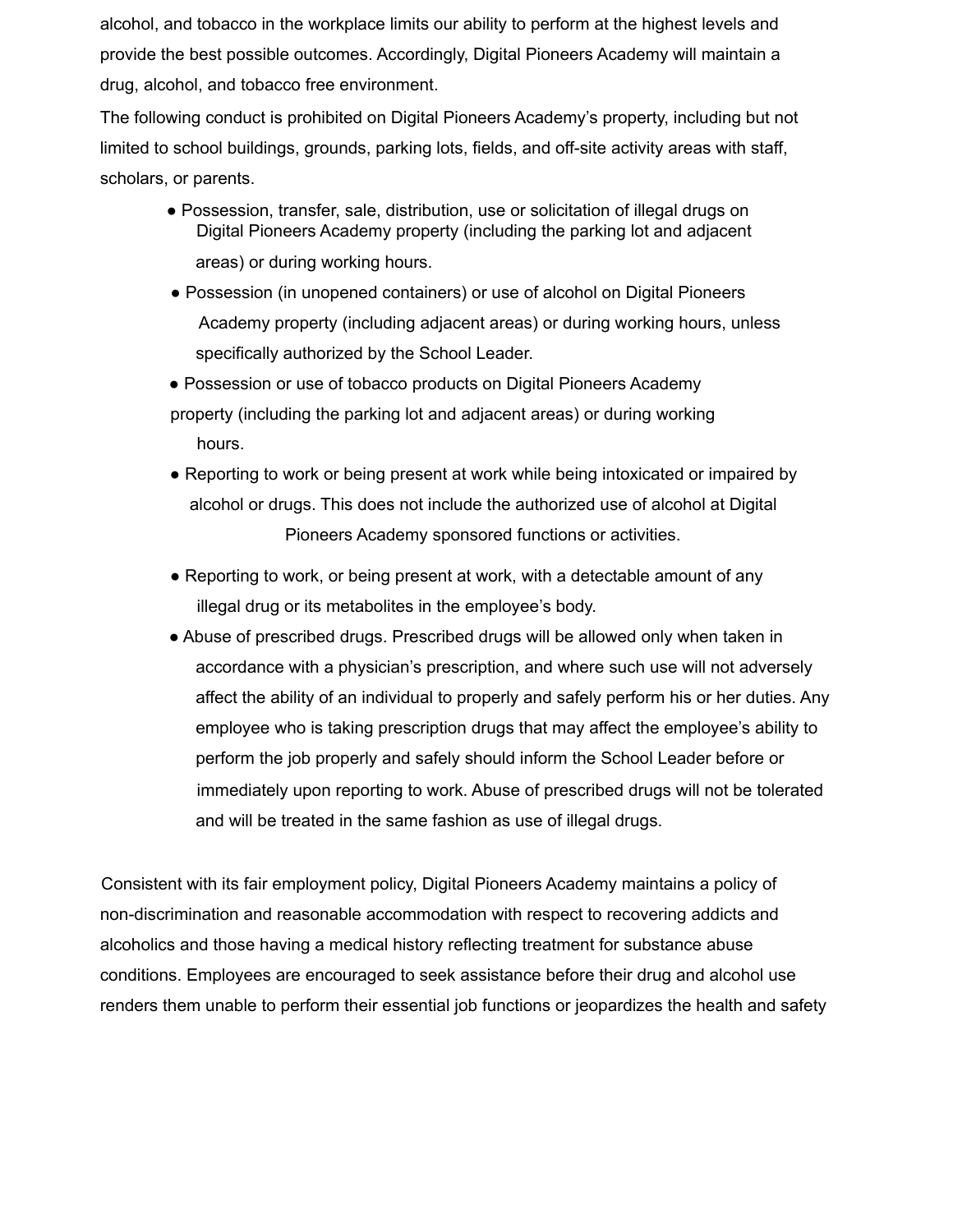of themselves or others. Digital Pioneers Academy will attempt to assist employees through referrals to rehabilitation and/or appropriate leaves of absence and other measures, consistent with Digital Pioneers Academy's policies and applicable federal, state, or local laws. Digital Pioneers Academy further reserves the right to take any and all appropriate and lawful actions necessary to enforce this alcohol, drug, and tobacco free workplace policy including, but not limited to, the inspection of Digital Pioneers Academy issued lockers, desks, or other suspected areas of concealment, as well as an employee's personal property when Digital Pioneers Academy has reasonable suspicion to believe that the employee has violated this drug, alcohol, and tobacco free workplace policy. Furthermore, if there is any reasonable suspicion that an employee has taken illegal drugs, or is on illegal drugs, while on Digital Pioneers Academy's property, Digital Pioneers Academy reserves the right to conduct a drug test. Violations may result in disciplinary actions up to and including termination.

## **EQUAL OPPORTUNITY EMPLOYER**

Digital Pioneers Academy is committed to providing a work environment that is free of discrimination. As an equal opportunity employer, Digital Pioneers Academy complies with all applicable federal and DC anti-discrimination laws. Digital Pioneers Academy does not discriminate against employees or applicants for employment on any legally-recognized basis or protected class including, but not limited to, race, color, national origin, ancestry, sex (including pregnancy, childbirth, lactation, and related medical conditions) gender (including gender identity and expression), sexual orientation, religion, age, genetic information, physical or mental disability, political affiliation, marital status, familial responsibilities, pregnancy, personal appearance, source of income, veteran status, uniform service member status, immigration status (except as necessary to comply with federal, state, or local law), or any other protected class under applicable federal or DC law. This policy governs all aspects of employment at Digital Pioneers Academy, including recruitment, hiring, placement, training, promotion, transfer, demotion, compensation, benefits, discipline, termination, and all other terms and conditions of employment.

## **Americans with Disabilities Act**

The federal Americans with Disabilities Act (ADA) prohibits discrimination against qualified individuals with disabilities in job application procedures, hiring, firing, advancement, compensation, fringe benefits, job training and other terms, conditions and privileges of employment. The ADA does not alter the School's right to hire the best-qualified applicant, but it does prohibit discrimination against a qualified applicant or employee because of his or her disability, or because of a perceived disability. As a matter of School policy, the School prohibits discrimination of any kind against people with disabilities.

Consistent with our nondiscrimination policy, Digital Pioneers Academy will attempt to provide reasonable accommodations to a qualified individual with a disability, unless doing so would pose an undue hardship. Similarly, Digital Pioneers Academy is committed to providing reasonable accommodations for an employee's bona fide religious beliefs, unless doing so would cause an undue hardship more than a minimal burden on school operations. In general, it is the